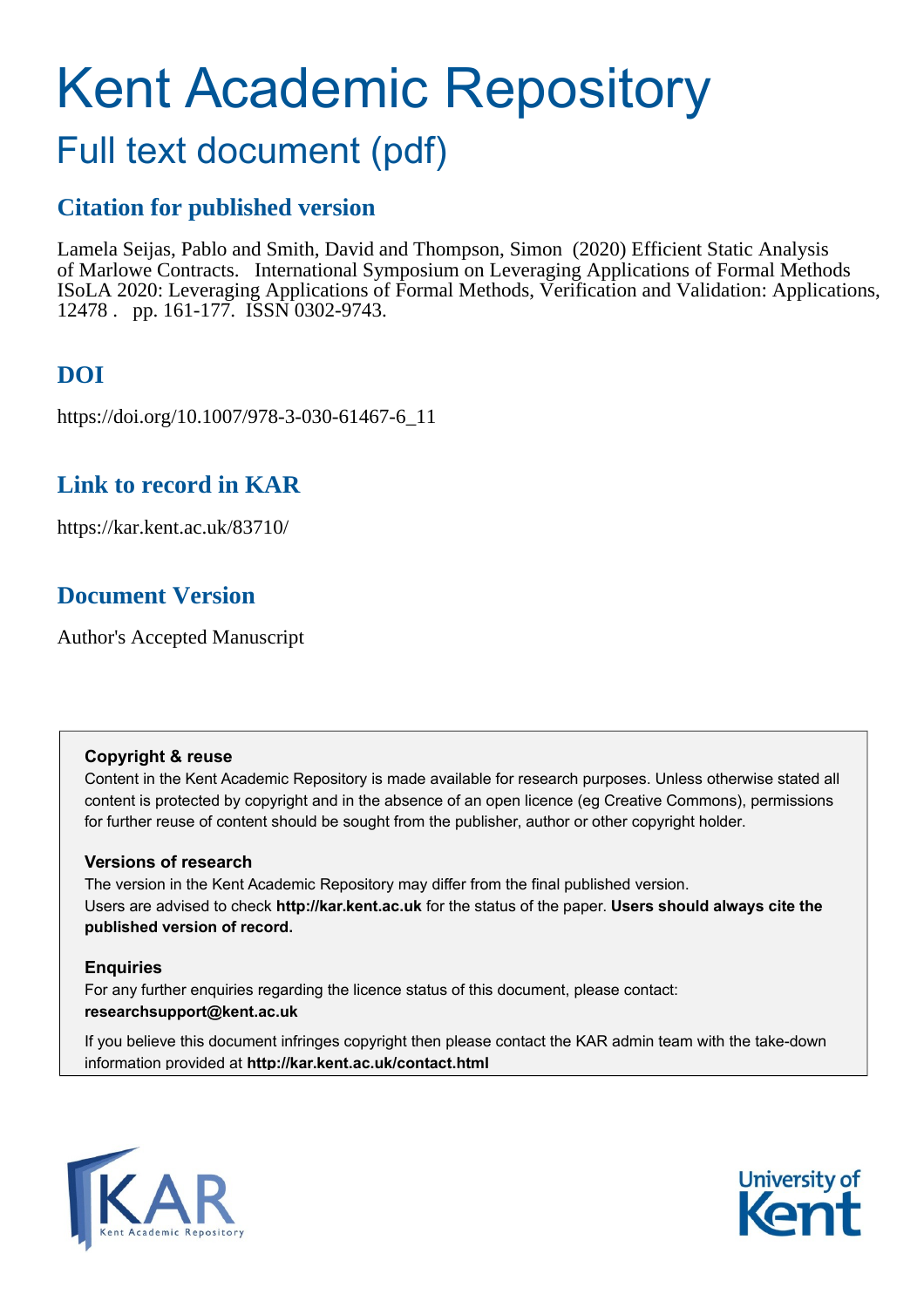#### Efficient static analysis of Marlowe contracts

Pablo Lamela Seijas<sup>1[0000–0002–1730–1219]</sup>, David Smith<sup>1[0000–0003–1859–8007],</sup> and Simon Thompson<sup>1,2</sup>[0000−0002−2350−301X]

 $^1$  IOHK, Hong Kong, pablo.lamela@iohk.io, david.smith@tweag.io, simon.thompson@iohk.io

<sup>2</sup> School of Computing, University of Kent, UK, s.j.thompson@kent.ac.uk

Abstract. SMT solvers can verify properties automatically and efficiently, and they offer increasing flexibility on the ways those properties can be described. But it is hard to predict how those ways of describing the properties affect the computational cost of verifying them. In this paper, we discuss what we learned while implementing and optimising the static analysis for Marlowe, a domain specific language for selfenforcing financial smart-contracts that can be deployed on a blockchain.

#### 1 Introduction

Thanks to static analysis, we can automatically check beforehand whether any payments promised by a Marlowe [12,13] contract can be fulfilled in every possible execution of the contract. If a Marlowe contract has passed the static analysis, we will have a very high assurance that whenever the contract says it will make a payment, the contract will indeed have enough money available.

Marlowe's static analysis relies on SMT solvers, which are able to check efficiently whether a set of constraints is satisfiable. The main property for us is whether a contract will have enough money for all payments to be made in full.

Thanks to state of the art libraries like SBV [7], we can describe those constraints in a high level language. In the case of SBV, we can write properties as Haskell functions, with few restrictions on how those functions are implemented; SBV automatically translates those functions to SMTLib format [3], a language many SMT solvers understand. However, high level abstractions often have a tradeoff with efficiency, and static analysis can become very expensive computationally if implemented naïvely, because it is NP-complete in the general case.

This paper contributes a number of approaches that can be used when optimising static analysis, with examples extracted from a case-study where we applied these approaches. Our approach aims to ensure correctness of the optimisations by combining the use of property-based testing and with verification in an automated theorem prover to establish properties of the optimisations. We also present empirical data that measures the effect of some of the optimisations on the implementation of our Marlowe case-study.

The techniques described helped us reduce the analysis time of an implementation that followed the semantics closely and took a couple of minutes to analyse contracts of a few kilobytes, to one where the same contract takes less than a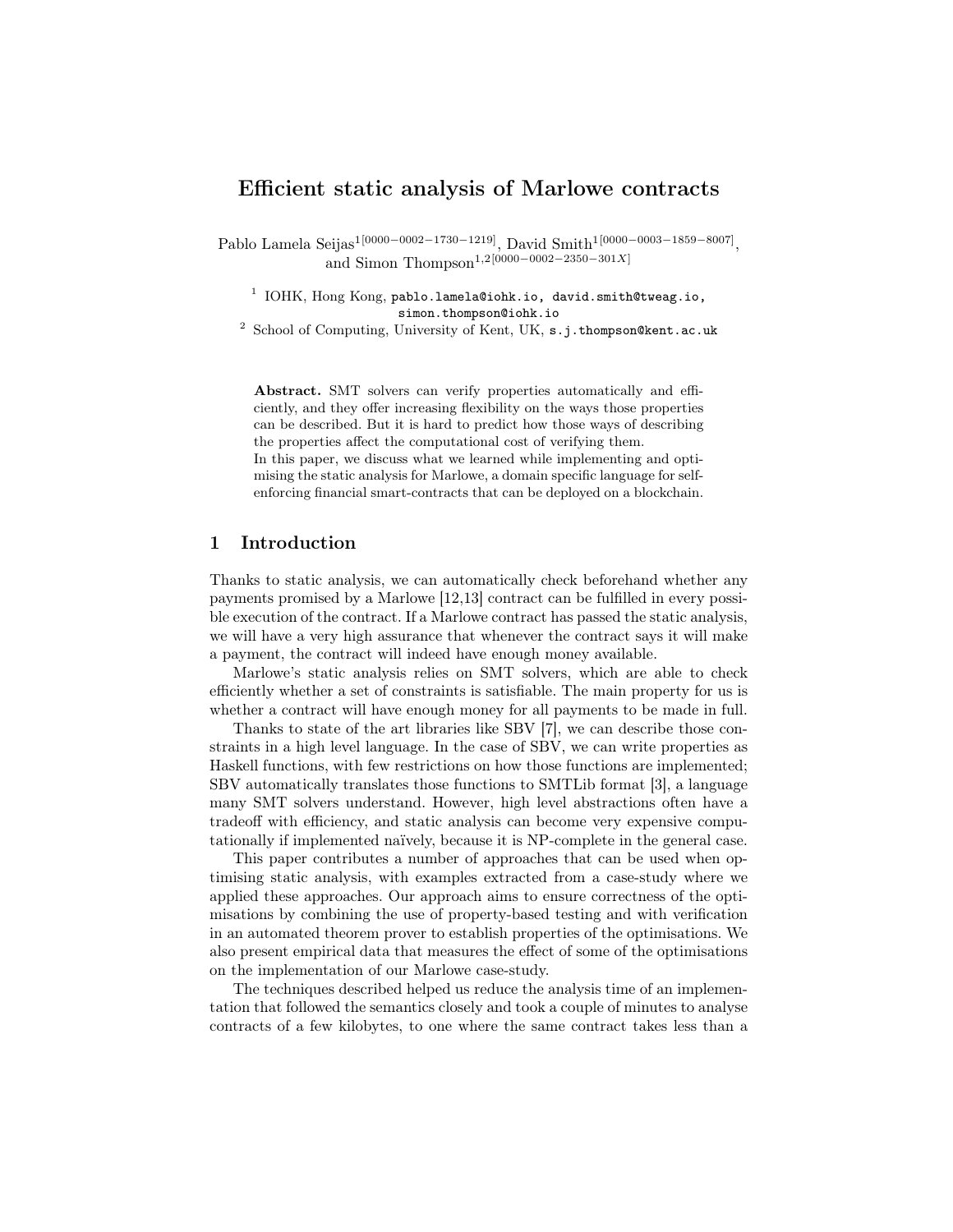#### 2 P. Lamela Seijas, et al.

second to analyse, and where a four-person crowdfunding contract that fully expanded occupies about 19 megabytes, can be analysed in around 10 minutes. We have classified optimisation techniques as lightweight and heavyweight.

Lightweight modifications are local and can be done without fundamentally changing the implementation. We consider three main ideas:

- Removing unnecessary parts from the analysis. If they do not affect the property that is being verified then we can just remove them.
- Avoiding high level abstractions. High level abstractions aid reasoning and avoid errors, but also introduce complexity that may not be necessary.
- Reducing the search space by normalising parameters. If there are several ways of representing some inputs, and the different representations have no impact on the analysis, we can remove all but one for analysis.

Heavyweight modifications are more fundamental approaches that require considerable changes to the structure of the implementation. But these optimisations can also translate in important reductions to execution time and memory usage, as shown by the experiments we report in Section 6. We consider two main ideas:

– Reducing the search space by using normalised execution paths relevant to the property. Instead of using the search space to model inputs, we use it to model possible executions, and we only represent each equivalence class of executions once, i.e: we represent them in a normal form. – Minimizing the representation of inputs and outputs. We encode inputs and outputs as concisely as possible, discarding inferable information.

In the following sections, we introduce the semantics of Marlowe as a case study (Section 2), and we cover a general approach to static analysis (Section 3). We then, in Section 4 explore in Section the lightweight and heavyweight optimisation techniques in more detail, and illustrate them with examples of how they apply to Marlowe static analysis. In Section 5, we illustrate the use of property based testing on the implementation with heavyweight optimisations. Finally, we present empirical results that show the effect of heavyweight optimisations on the execution time and memory usage of Marlowe's static analysis (Section 6).

#### 2 Marlowe design and semantics

Firstly, we introduce the semantics of Marlowe, the guarantees that are offered implicitly by the semantics, and how the design choices facilitate static analysis and make it decidable. A more detailed explanation can be found in [12].

#### 2.1 Structure of Marlowe contracts

The Marlowe language is realised as a set of mutually recursive Haskell data types. Marlowe contracts regulate interactions between a finite number of participants, determined before the contract is deployed.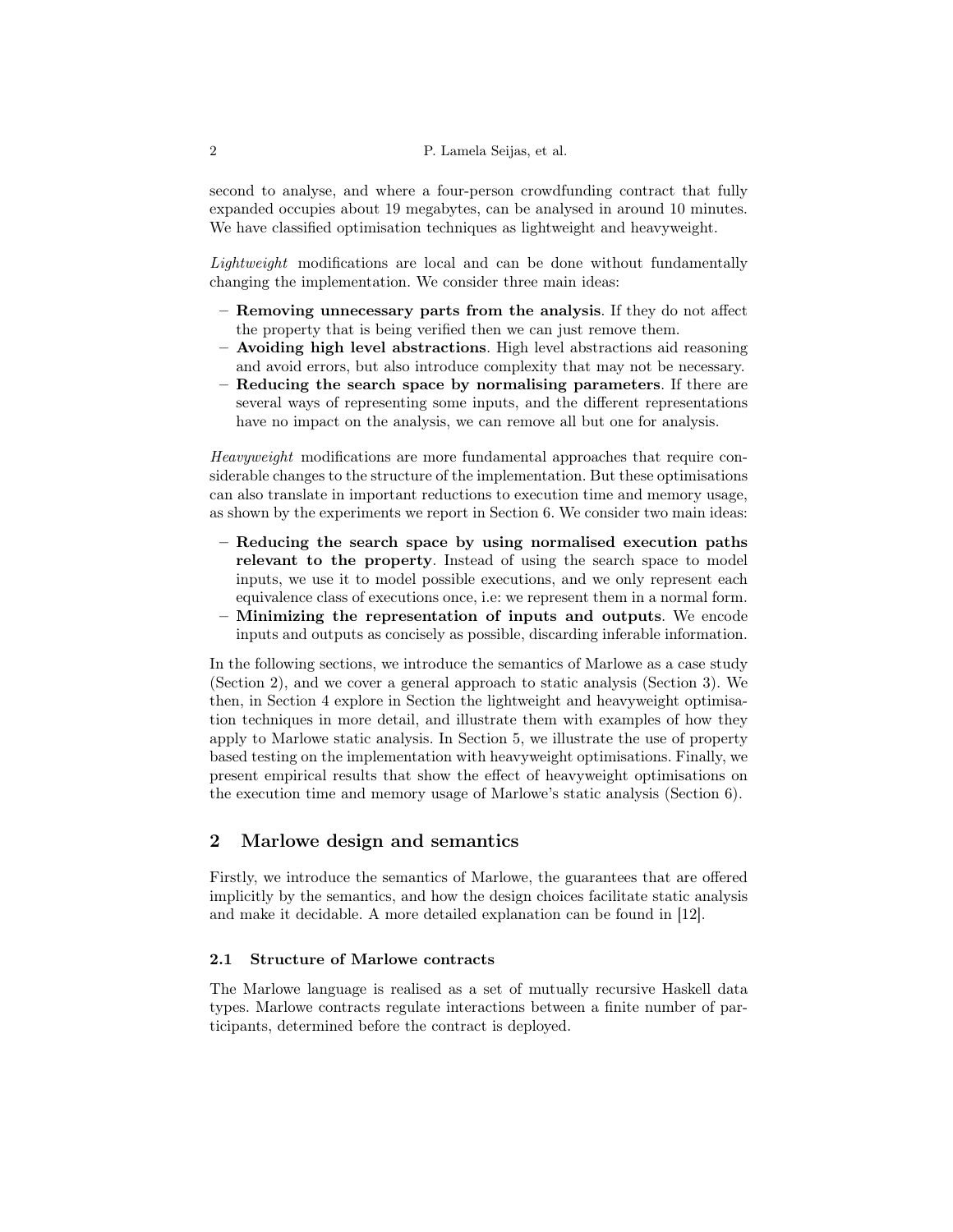Marlowe contracts are able to receive payments, store money and tokens, ask for input from its participants, and redistribute stored money and tokens among participants. A contract determines when and which of these actions may be carried out. Participants may correspond to either individual public keys or to tokens (Roles). In turn, Roles may be controlled by other contracts.

The main data type in Marlowe is called Contract, and it represents the logic and actions that the contract allows or enforces. The outmost constructs of the Contract represent the actions that will be enforced first and, as those constructs become enforced, the Contract will evolve into one of its continuations (subcontracts), and the process will continue until only the construct Close remains.

There are 5 constructs of type Contract:

- Close signals the end of the life of a contract. Once it is reached, all the money and tokens stored in the accounts of the contract will be refunded to the owner of each of the respective accounts.
- If immediately decides how the contract must continue from between two possibilities, depending on a given Boolean condition that we call an Observation. An Observation may depend on previous choices by participants, on amounts of money and tokens in the contract, or other factors.
- Let immediately stores a Value for later use. Expressions of type Value in Marlowe are evaluated to integer values and they depend on information available to the contract at the time of evaluation. For example, a Let construct record the amount of money in an account at a point in time.
- When waits for an external input. The When construct also specifies a timeout slot<sup>3</sup>: after this slot has been reached, the When construct expires, and no longer accepts any input. There are three kinds of input:
	- Deposit Waits for a participant to deposit an amount of money or tokens (specified as a Value) in an account of the contract.
	- Choice Waits for a participant to make a choice. A choice is represented as an integer number from a set specified by the contract.
	- Notify Waits for an Observation to be true. Because contracts are reactive (they cannot initiate transactions), it is necessary for an external actor (not necessarily a participant) to Notify the contract.
- Pay immediately makes a payment between accounts of the contract, or from an account of the contract to a given participant. The amount transferred is specified as a Value.

#### 2.2 Semantics

As we mentioned in the previous section, Marlowe contracts are passive: their code is executed as part of the validation of transactions that are submitted to the blockchain. Transactions need to be submitted by participants or their representatives (e.g. user wallets) and validation is atomic and deterministic.

Each transaction may include a list of inputs, a set of signatures, a slot interval, a set of input UTxOs (incoming money and tokens), and a set of outputs

<sup>3</sup>Slots are blockchain's proxy for time, they are added to the blockchain periodically.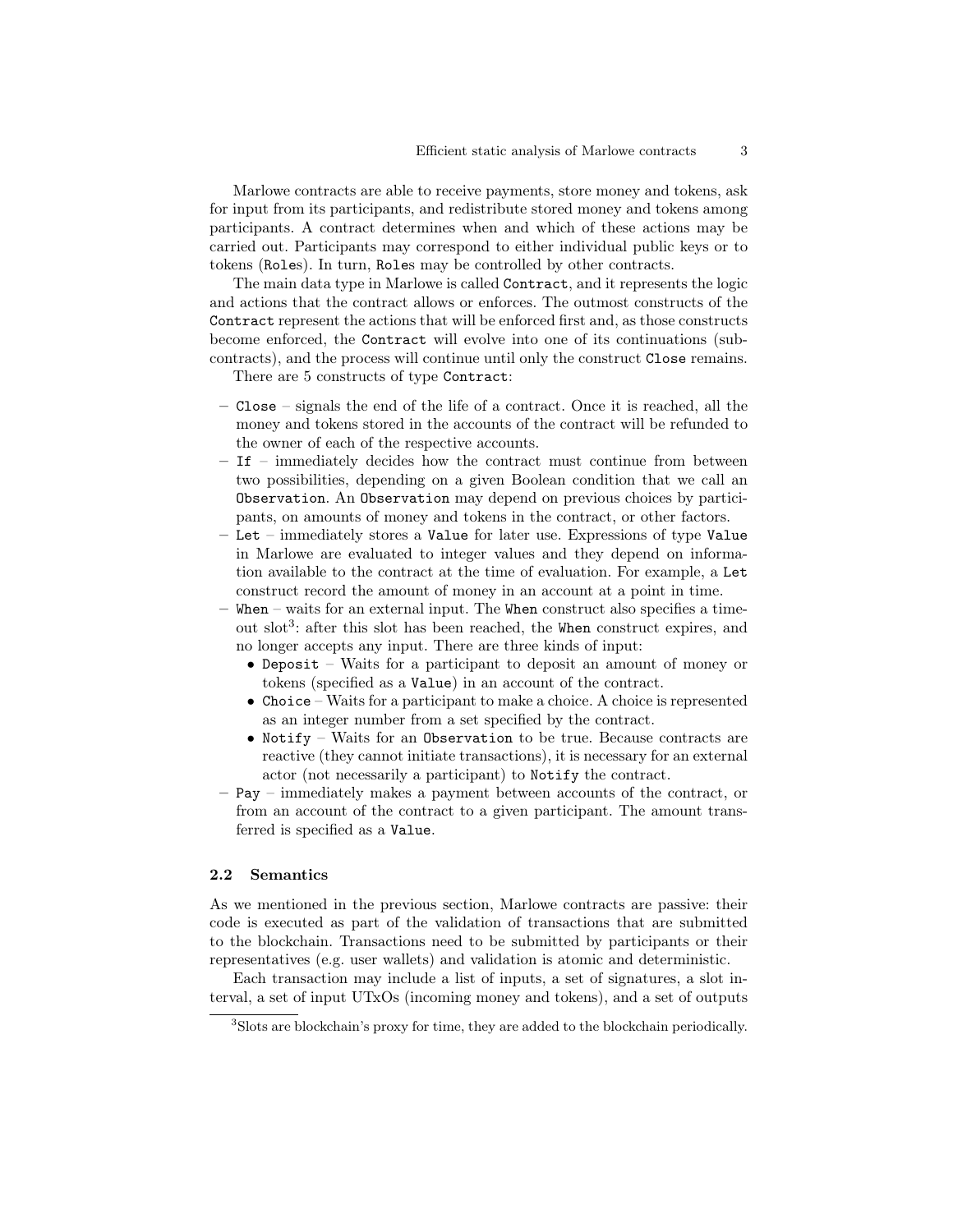#### 4 P. Lamela Seijas, et al.

(outgoing money and tokens). We use a slot interval because it is very difficult to know the exact slot in which the transaction will be included in practice. For a transaction to be valid in Marlowe, the transaction must have the same effect for every slot within that slot interval (be deterministic). For example, if a transaction has a minimum slot number lower than timeout, and a maximum slot that is greater, then the transaction will fail with the error AmbiguousSlotInterval.

A key aspect of the Marlowe semantics is that it checks that a particular transaction is valid given the current state and contract. Because transactions are deterministic, there should be no reason why someone accidentally sends a transaction that is invalid for a given State and Contract, since it will only result in a cost to that participant. However, it is still possible that, due to a race condition, a participant will send a transaction that no longer applies to a running Contract and State, but such a transaction would simply be ignored by the blockchain.

The type signature of the transaction validation function is:

#### computeTransaction :: TransactionInput -> State -> Contract -> TransactionOutput

This function can be factored into four main functions:

- reduceContractStep this function executes the topmost construct that does not require an input to be executed (i.e: anything but a When that has not expired or a Close when accounts are empty). It only simplifies the When construct if it has expired (i.e. the timeout specified in the When is less than or equal to the minimum slot number). In the case of the Close contract, it only refunds one of the accounts at each invocation.
- reduceContractUntilQuiescent this function calls reduceContractStep repeatedly until it has no further effect,
- applyInput this function processes one single input. The topmost construct must be a When that is expecting that particular input and has not expired.
- applyAllInputs this function processes a list of inputs. It calls applyInput for each of the inputs in the list, and calls reduceContractUntilQuiescent before and after every call to applyInput.

The State stores information about the amount of money and tokens in the contract at a given time, together with the choices made, Let bindings made, and a lower bound for the current slot:

```
data State = State { accounts :: Map AccountId Money
       , choices :: Map ChoiceId ChosenNum
       , boundValues :: Map ValueId Integer
       , minSlot :: Slot }
```
#### 2.3 Extra considerations

Many of the design decisions behind Marlowe have been made with the aim of preventing potential errors. For example: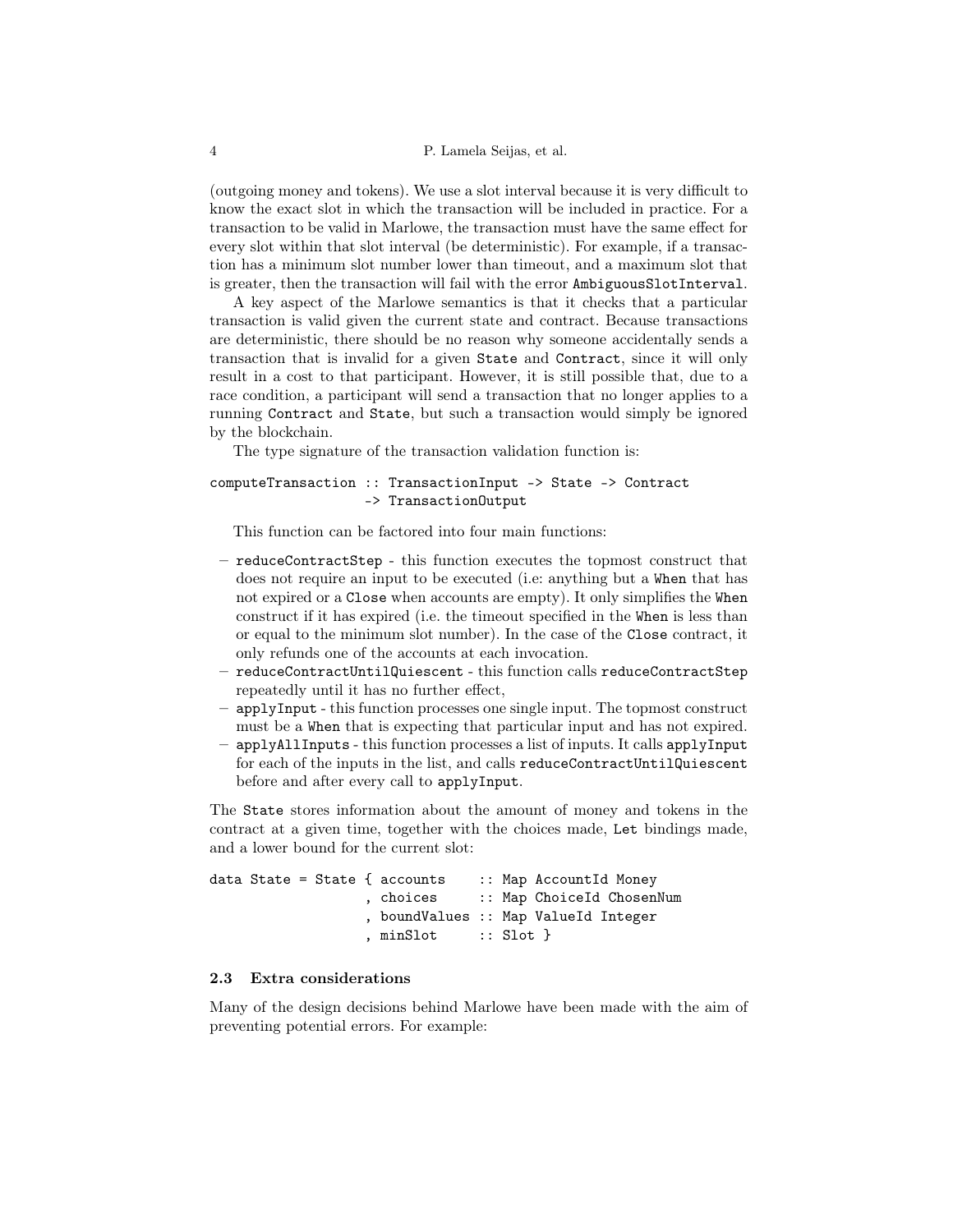- Classification of money and tokens into accounts separates concerns. A Marlowe contract will never spend more money or tokens than there are in an account, even if there is more available in the contract. But a payment for more than there is will not fail, it will pay as much as is available, in order to remain as close as possible to the original intention of the contract.
- Account identifiers include an account owner. An account owner is a participant that will get the money or tokens remaining in an account when a contract terminates. At the same time, the only construct that can pause the execution of a contract is the When construct, which has a timeout, this ensures that all contracts eventually expire and terminate. Together, these properties ensure that no money or tokens are locked in the contract forever.
- No negative deposits or payments. Marlowe treats negative amounts in deposits and payments as zero. At the same time, if there happens to be a request for a deposit with a negative amount, the contract will still wait for a null deposit to be made, and it will continue as if everything is correct. This way execution of the contract is disturbed as little as possible.
- Upper limit in the number of inputs that a Marlowe contract can accept throughout its lifetime. This limit is implied by the path with maximum number of nested When constructs in the contract, since only one input per When can be accepted. At the same time, transactions with no effect on the contract are invalid, thus there is a limit on the maximum number of transactions a contract can accept throughout its life too. This bound prevents DoS attacks, and it makes static analysis easier. We discuss further in Section 3.

#### 3 Making Marlowe semantics symbolic

In this section, we briefly present and reflect on a technique that can be used to convert a concrete implementation of a Haskell function into a symbolic one by using the SBV library [7], and to use this symbolic implementation for static analysis. In particular, we explore this technique in the context of the Marlowe.

This approach corresponds to our first attempt at implementing static analysis for Marlowe contracts, and it is a systematic approach that can be carried out with very few assumptions.

#### 3.1 Overview

The SBV library supports implementing Haskell functions in a way that the same implementation can be used:

- With concrete parameters, as a normal Haskell function.
- With symbolic parameters, so that properties can be checked for satisfiability using an SMT solver.
- As part of QuickCheck properties, for random testing.

Parameters that can be used symbolically are wrapped in a monad called SBV. Values that depend on symbolic values must also be wrapped in the SBV monad.

Our semantics transaction processing function would thus become: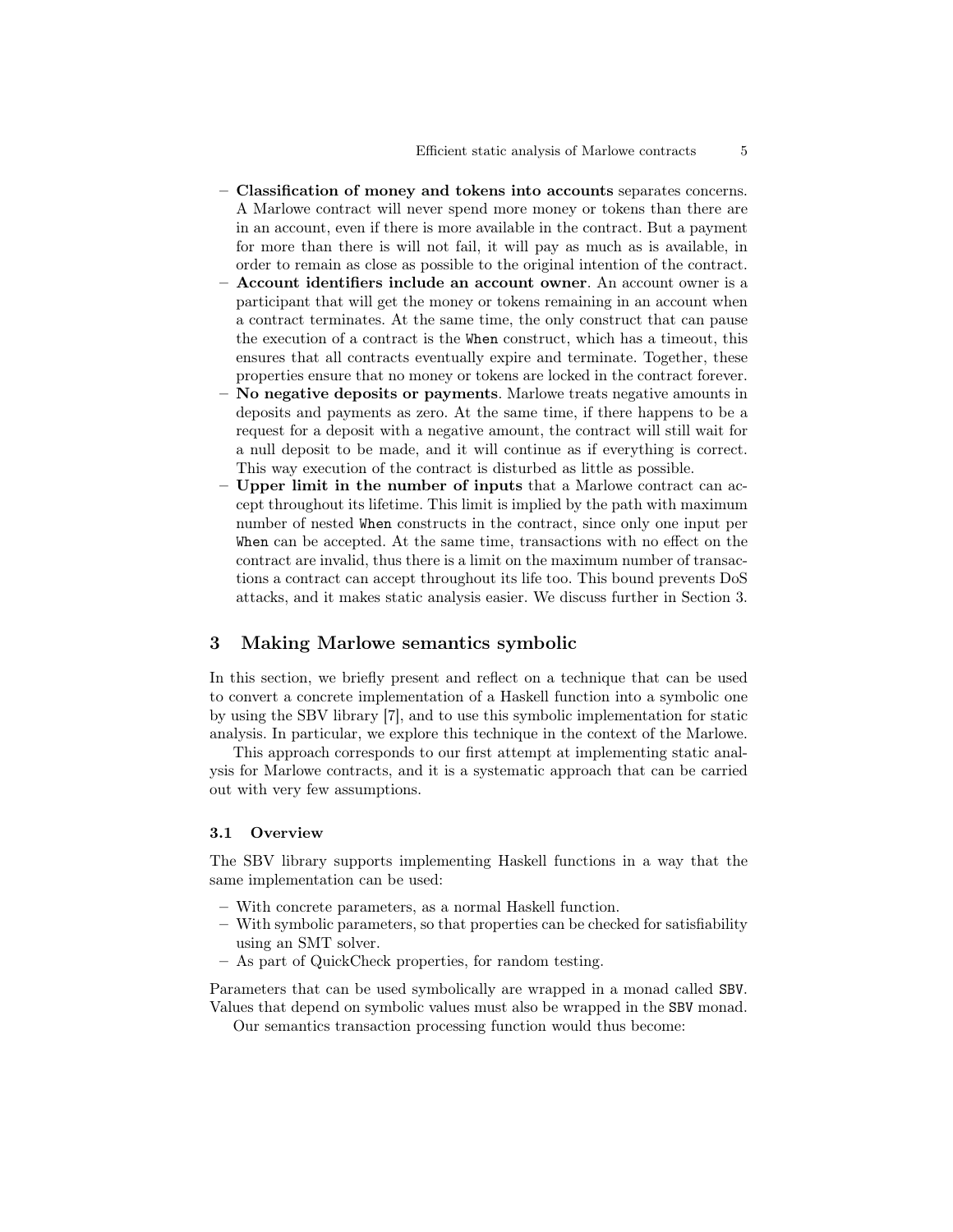```
6 P. Lamela Seijas, et al.
```
computeTransaction :: SBV TransactionInput -> SBV State -> SBV Contract -> SBV TransactionOutput

We just need a function playTrace that takes a list of transactions and calls computeTransaction for each. We can then write our property to state that the output of playTrace does not have any failed payments (or other warnings). We can ask SBV to find an input transaction list that breaks the property. However, there are a couple of issues with this approach, we review them in Section 3.2.

#### 3.2 Additional considerations

At the time of writing, SBV does not fully support complex custom data types, but it provides symbolic versions for Either and Tuple types. Our original implementation of Marlowe's static analysis overcomes this limitation by generating conversion functions using using Template Haskell [16]. This allows static analysis to remain similar to the semantics. For example, the following data structure:

```
data Input = IDeposit AccountId Party Money
| IChoice ChoiceId ChosenNum
| INotify
```
Would be translated to the following type synonym:

```
type SInput = SBV (Either (AccountId, Party, Money)
                (Either (ChoiceId, ChosenNum)
                        ()))
```
But this approach cannot address recursive datatypes, let alone mutually recursive datatypes. And the Contract definition uses mutual recursion.

Even if we could use symbolic corecursive datatypes, SMT solvers have another general limitation: if termination of a function is not bounded by a concrete value, SMT solvers may not terminate when determining the satisfiability of a property about the function. We discuss how to address this in Section 3.3.

#### 3.3 Adapting the semantics

In order to guarantee termination of the analysis, we need a concrete bound. Related work often addresses this problem by manually establishing an artificial bound on the amount of computation, e.g: limiting the number of computation steps analysed, the number of times loops are unrolled [5,8,9].

Marlowe has natural bounds, given a concrete contract, we can infer:

- The maximum number of inputs that can have an effect on the contract
- The maximum number of transactions that can have an effect on the contract
- All of the account, choice, and Let identifiers that will be used in the contract
- The number of participants that will participate in the contract

From this data, we can also deduce an upper bound for: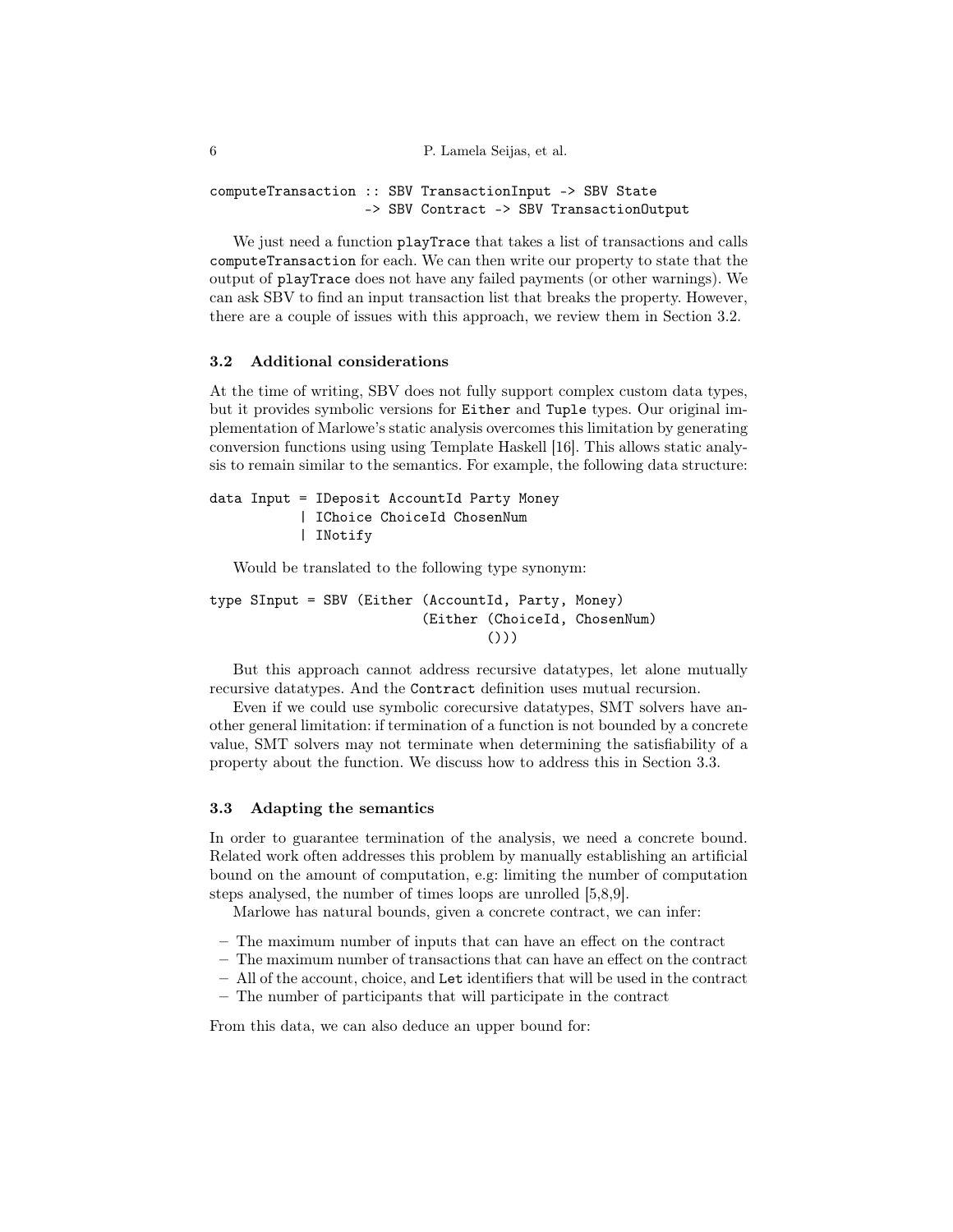- The number of times that computeTransaction, reduceContractStep, and applyInput may be called.
- The number of accounts that the contract will use, and the number of elements there may be in each of the associative maps that comprise the State of the contract at any given point of the execution.

Marlowe Contracts are finite, and every call to reduceContractStep will either make no progress or remove one of the constructs, with the exception of Close. In the case of Close, every call to reduceContractStep refunds one account, and the number of accounts is also bounded, since each needs to be mentioned in the Contract. Thus, the symbolic transaction processing function becomes:

```
computeTransaction :: SBV TransactionInput -> SBV State
        -> Contract -> SBV TransactionOutput
```
There is one more problem: the output Contract returned by the function, which is wrapped inside the TransactionOutput, is symbolic, since it depends on the current TransactionInput and State, which are both symbolic.

We get around this by using a continuation style. Instead of returning the TransactionOutput, we take a continuation function that takes the concrete Contract and the symbolic version of TransactionOutput without the Contract.

Thus, the symbolic transaction processing function will look something like:

```
computeTransaction :: SymVal a => SBV TransactionInput
         -> SBV State -> Contract
         -> (SBV TransactionOutput -> Contract -> SBV a)
         \rightarrow SBV a
```
In practice, we also include some extra information about bounds, and we make some other parts of TransactionOutput concrete.

#### 4 Making static analysis more efficient

In this section, we explain the optimisation techniques in more detail, and we illustrate them with examples of their application to Marlowe's static analysis.

#### 4.1 Lightweight modifications

Lightweight modifications are local, which means it is less likely that we will introduce reasoning errors when implementing them.

Removing unnecessary parts from the analysis. When we use the same or similar code for both the analysis and the implementation, we may end up including code that is not relevant to the analysis.

In the case of Marlowe, this was the case of the Close construct. The Close construct refunds all the money and tokens remaining in the accounts. The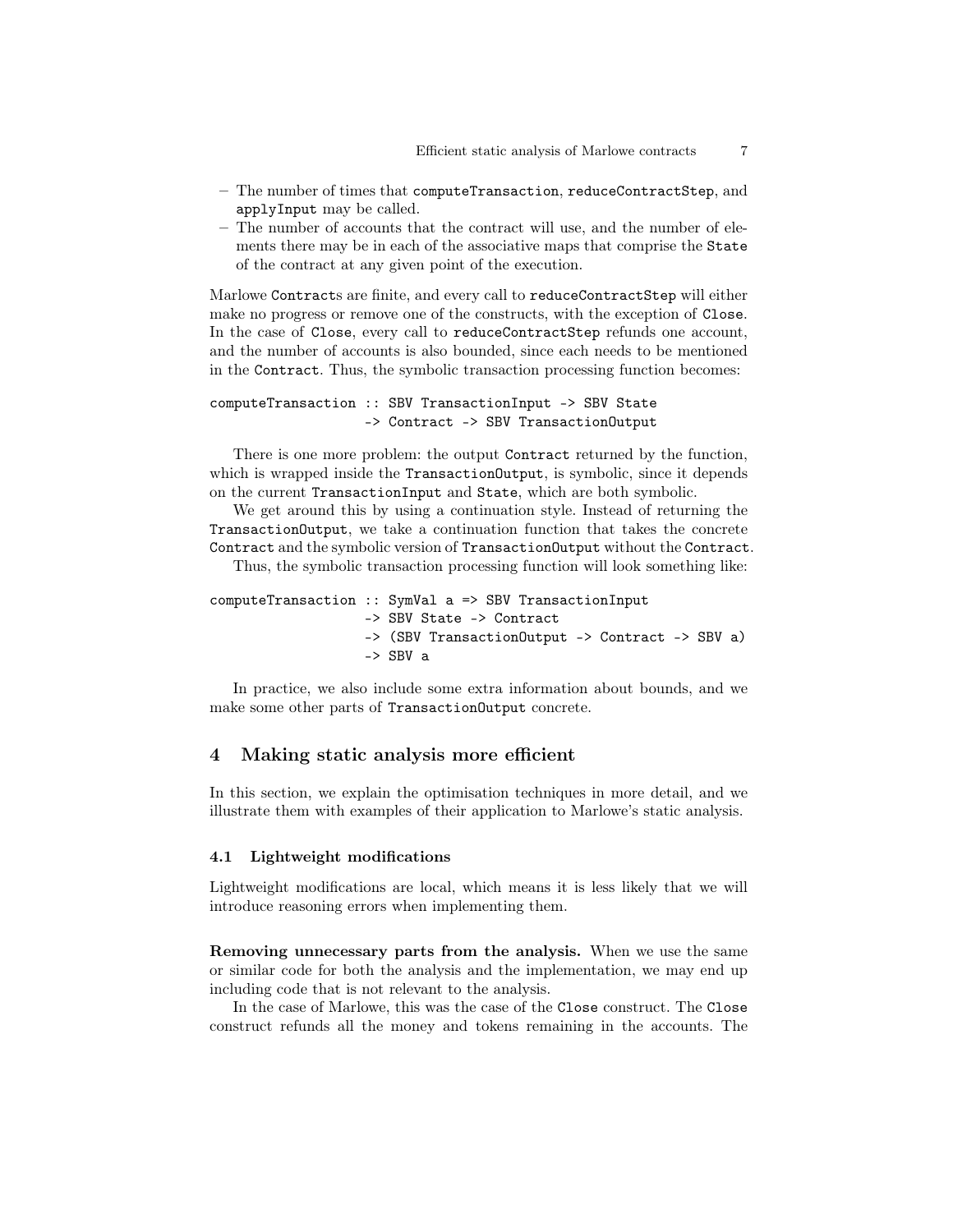number of times that reduceContractStep needs to be called depends on how many accounts have money left, and because this information is symbolic, there are many potential ways in which execution can unfold. All these paths need to be represented as constraints, which makes analysing Close very costly.

Fortunately, as it turns out, we do not need to analyse Close at all. Because it is impossible for the Close construct to produce a failed payment or any other warning (we have proven this<sup>4</sup> using Isabelle [15]). Close only pays as much as available, so we can safely remove it from the analysis.

Avoiding high level abstractions. High level libraries like SBV, and even standards like SMTLib, support the use and construction of high level abstractions, e.g: custom data-types, list, sets. . . Unfortunately, even though high level abstractions aid reasoning about code, they often prevent optimisations, since they abstract out aspects that in our particular case may be concrete.

For example, in the case of Marlowe's static analysis, we initially implemented a symbolic associative map primitive with the only limitation that it needed a concrete bound in the number of elements. This is straightforward to realise using the symbolic implementation of list and tuple, both provided by SBV. However, because we assumed keys were symbolic, looking up a single element required constraints that compared the element with every key up to the maximum capacity of the associative map.

Nevertheless, in Marlowe we know the values of all the keys that we are going to use in maps, because the contract is concrete, and only Account, Choice, and Let identifiers that are mentioned in the contract will ever make it into the State. So we do not need keys of the associative map to be symbolic, we can use a concrete associative map with symbolic values.

Reducing the search space by normalising parameters. The higher the number of degrees of freedom of the input, the larger the search space, and the higher the load we are putting on the SMT solver. But, if two or more different inputs have the same effect on the property we only need to include one of them.

For example, in the case of Marlowe's static analysis, Marlowe allows several inputs to be combined into a single transaction. This functionality is important because each transaction requires the issuer to pay fees. On the other hand, it also means that static analysis must consider many more possibilities, since the number of ways of partitioning inputs is exponential in the number of inputs.

However, we can devise a normal form for input traces, in which there is a maximum of one input per transaction. We only need to make sure that, for every trace, if it produces a warning, there exists a trace with only one input per transaction that also produces a warning. Using the automated proof assistant Isabelle [15], we have shown that, indeed, splitting transactions into transactions

 $^4$ https://github.com/input-output-hk/marlowe/blob/master/isabelle/ CloseSafe.thy (last visited on 04/04/2020)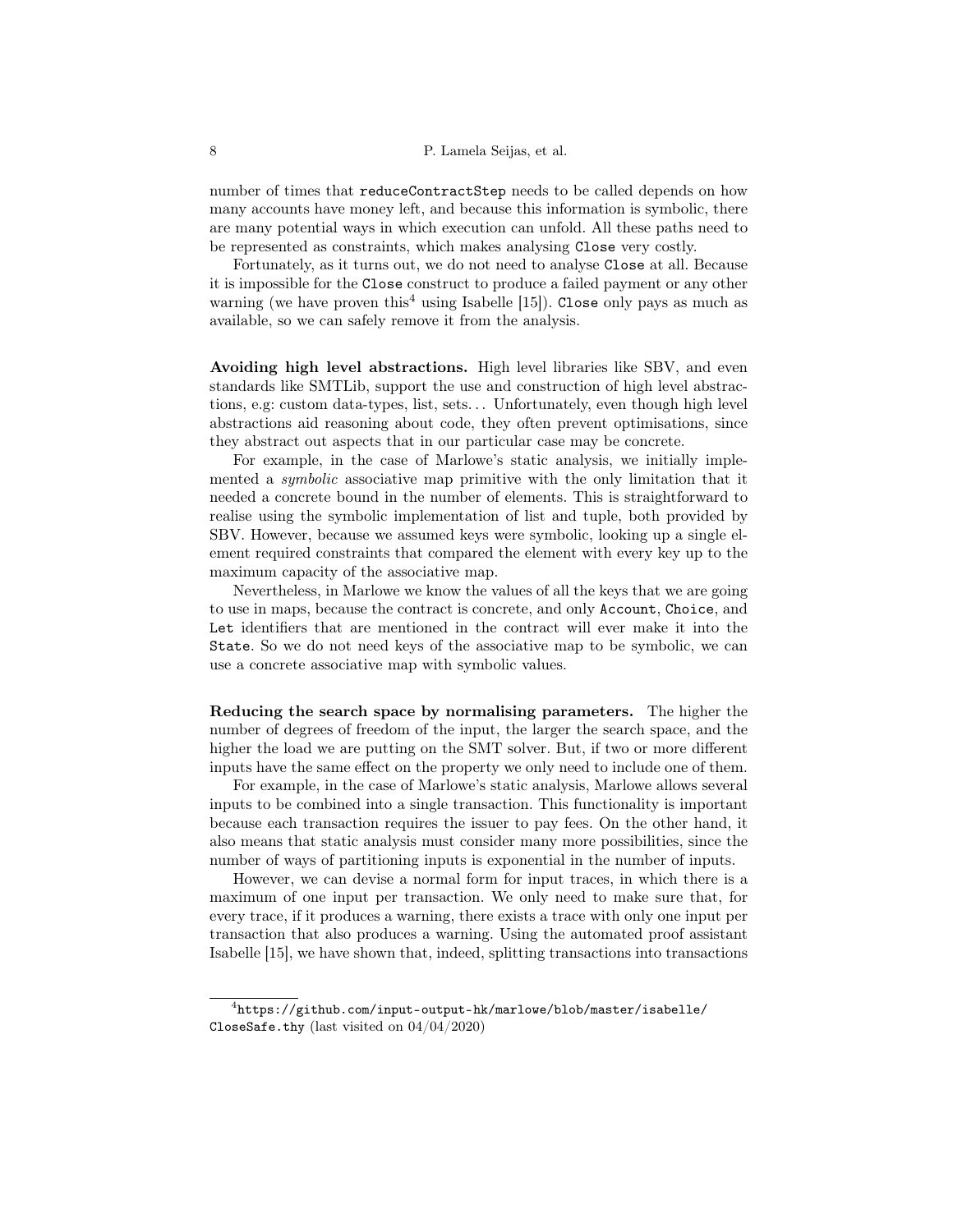with single inputs and the same slot interval as the original transactions does not modify the effect of those transactions on a contract<sup>5</sup>.

This optimization reduces the search space, but transactions may still have either one or zero inputs, so there are still many ways of distributing the inputs in transactions. We explain how we reduced the search space further in Section 4.2.

#### 4.2 Heavyweight modifications.

When optimising, if our solution is a local minimum, small changes to the parameters will not grant any improvement to the result. For that reason, in this section, we explore ways of optimising that may imply considerable rewriting of our properties, constraints, and static analysis implementation in general.

Unfortunately, not following the concrete implementation closely is much more error prone, since there are many more assumptions that we need to make and reason about. In Section 5, we explore ways of mitigating this issue.

Reducing the search space by using normalised execution paths relevant to the property. Instead of modelling the execution symbolically, we can focus on modelling the property. We do not even need to consider the representation of the counterexamples (we will discuss that in the next section), but only in what are the conditions for the property to be false.

For example, the main property we want to check is whether there is any possible execution that produces a failed payment. Thus, we only write constraints for executions in which this can happen instead of modelling all possibilities. The most complicated construct in terms of execution is the When construct, since it allows for transactions that are separate in time to have different effects depending on when they are issued, all other constructs will get resolved atomically in one way or another. Without loss of generality, we can structure possible executions as shown in Figure 1: we can conceptually break the contract tree into subtrees, where each subtree has a When construct as its root, with the exception of the subtree at the root of the original tree.

Each level of subtrees corresponds to a potential transaction, i.e: the root subtree will correspond to the first transaction, the set of subtrees that are children of the first subtree (in the original tree) will correspond to the second transaction, and so on. There may be paths which require fewer transactions/subtrees because they traverse fewer When constructs.

We split transactions like this because if the maximum slot number of a transaction is lower than the slot number in the timeout of a When it will stop before executing that When. Since the When and its continuation may be executed by a different transaction, the slot numbers for that segment of execution may be different, which means the values of Values may be different, which means the amounts in payments and deposits may be different, and thus the warnings issued may be different as if both segments were executed by the same transaction.

 $^5$ https://github.com/input-output-hk/marlowe/blob/master/isabelle/ SingleInputTransactions.thy (last visited on 29/04/2020)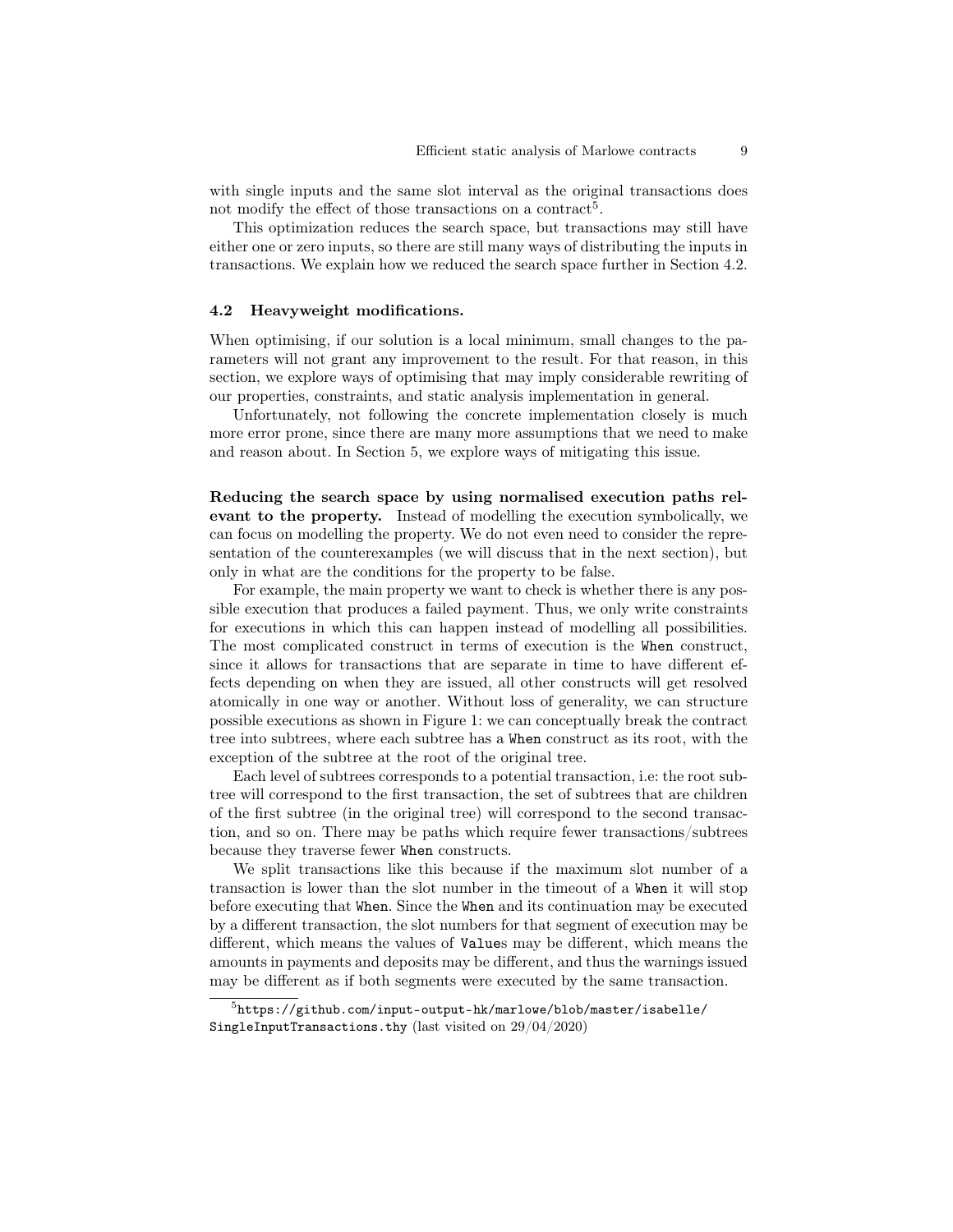10 P. Lamela Seijas, et al.



Fig. 1. Distribution of transactions with respect to a contract

However, there is an edge case: a transaction may execute past a When if the minimum slot number in the transaction is greater or equal than the timeout of the When. If the transaction expires the When we can no longer separate the execution before the When and after the When into two different transactions, because we know that the timeout branch of the When will be executed as part of the first transaction, and thus it will use the slot interval of the first transaction (same used for the first segment).

This is not only true for the timeout branch, if we include an input that is allowed by a When, then the first transaction will continue into the corresponding When branch, and we will not use a second transaction.

We cannot just constrain the maximum slot number of the first transaction to be less than the timeout in the When because, if we do that, then we will miss executions where one transaction expires several When in a row, or where it expires one When and provides the right input for a later When. And we cannot just not constrain the maximum slot number of the first transaction because then we will be considering impossible executions.

We get around this problem by allowing the slot numbers of the first and second transactions to be equal. If this happens, we will find out that one of the transactions will be marked as UselessTransaction by the semantics when we look at the counterexample. So we just need to filter out all transactions that produce UselessTransaction warnings in the final result.

To sum up, in Section 4.1, we already limited the number of inputs per transaction to a maximum of one. But now we have also assigned each of the transactions to a part of the contract, so we no longer need a symbolic list of transactions, we can use a finite concrete list of symbolic transactions.

One detail we found out during testing is that, even though a When belongs to the beginning of a transaction, the environment used by the Observations in the Notify cases of the When correspond to the State before the When is executed (except for the slot interval). The same is true for the Value in the Deposit cases, since the amount to deposit must be calculated without considering the effects of the deposit itself.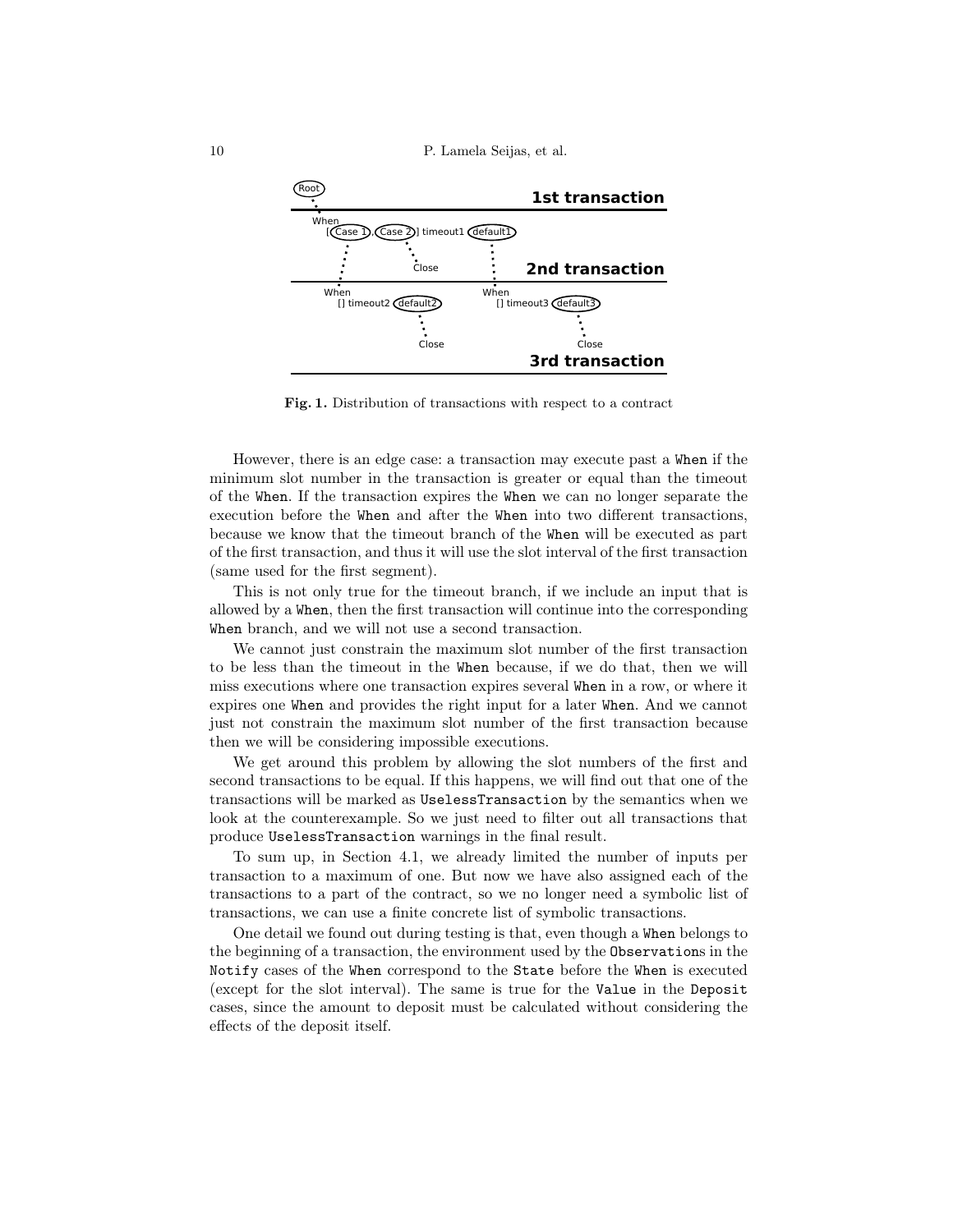Minimizing the representation of inputs and outputs. When we initially implemented the efficient version of static analysis for Marlowe, we did not pay any attention to the inputs and outputs. The first version would simply take a concrete Contract as input, and it would return a symbolic Boolean that determined whether the Contract was valid or not. However, if a Contract turns out to be invalid, we will also want to know why, so we later modified the property to give a counterexample that illustrated what went wrong. The original implementation still used some intermediate symbolic variables, but they were anonymous, and they were created during the exploration of the contract.

A simple way of obtaining a counterexample is to modify the output of the function to return the offending trace using the symbolic Maybe type. Surprisingly, this change increases the time required by the symbolic analysis severalfold.

An efficient way of extracting counterexample information was to pass a symbolic fixed-size list, as input to the static analysis, where each element corresponds to a transaction and consists of a tuple with four symbolic integers:

- 1. An integer representing the minimum slot
- 2. An integer representing the maximum slot
- 3. An integer representing the When case whose input is being included in the transaction, where zero represents the timeout branch (and no input).
- 4. An integer representing the amount of money or tokens (if the input is a Deposit), or the number chosen (if the input is a Choice)

For short branches (that require fewer transactions) we pad the end of the list with dummy transactions with all four numbers set to  $-1$ .

In order to translate this sequence of numbers into a proper list of transactions that is human readable and we can use to report the counter example, we need to use the concrete semantics together with the information obtained from the static analysis to fill the gaps, by iterating through the list and looking at the evolution of the contract with each transaction. This provides us with the rest of necessary information, such as the type of a transaction input (e.g: whether it is a Deposit or a Choice). We also use this process to filter transactions with no effect, i.e: they produce UselessTransaction as we mentioned in Section 4.2.

We also use this separation of concerns between static analysis and concrete semantics as an opportunity for applying property based testing.

#### 5 Testing for consistency and equivalence

The more different the static analysis implementation and the concrete implementation are, the harder it is to ensure they are consistent with each other. To ensure that heavyweight optimisations remain consistent, we combine the use of automated proof assistants and the use of property based testing.

#### 5.1 Testing for consistency

If our static analysis does not replicate all the functionality of the semantics, we can use potential discrepancies as an opportunity for testing, as shown in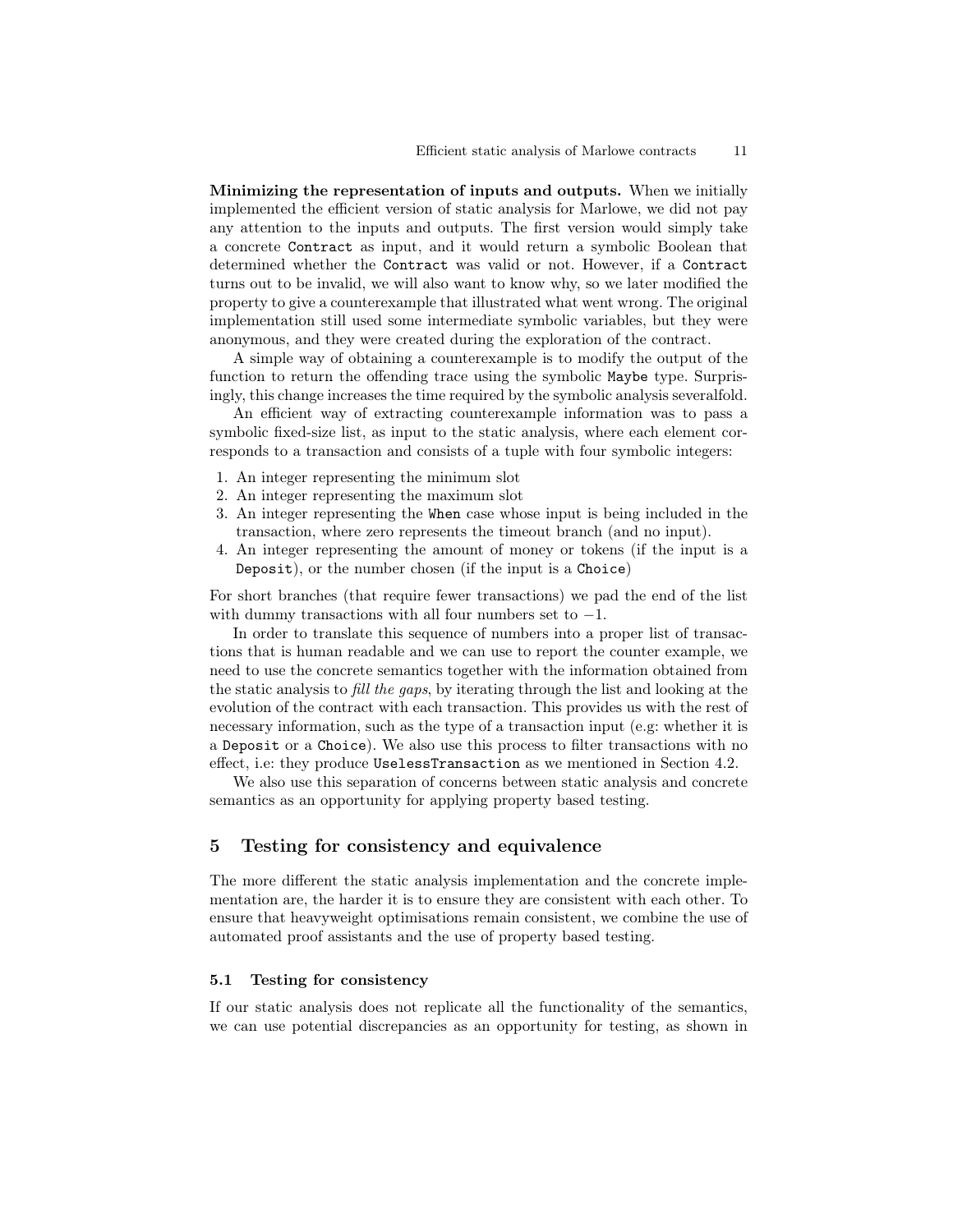Figure 2. We generate random contracts and we apply the static analysis to them in order to try to find a counterexample that produces warnings. If we cannot find any counterexamples then the test passes, but if we find one, we can test it on the semantics and see whether the counterexample indeed produces warnings in the semantics too, if it does not we have found a problem in either the static analysis or the semantics.

A limitation of this approach is that it only tests for false positives; false negatives can be detected by testing for equivalence (see Section 5.2).

In addition, we can add assertions to the process. In the case of Marlowe, if the counterexample causes errors during the execution or is formed incorrectly, it would also mean that there is a problem with the static analysis. For example, it may be that the counterexample refers to a Case of a When that does not exist, or that it has invalid or ambiguous intervals. If it has UselessTransactions that is ok, because we are doing that on purpose, as we mentioned in Section 4.2.



Fig. 2. Testing for consistency

Fig. 3. Testing for equivalence

#### 5.2 Testing for equivalence

Given two implementations of the static analysis, we have another opportunity for testing. We have one efficient implementation that is very different from the semantics and one inefficient implementation that is much closer to the semantics, and we can compare the results of the two, as shown in Figure 3.

We generate random contracts using a custom QuickCheck [4] generator, feed them to both implementations, and compare the results. If the results are the same then test passes, if they are different then one of the implementations is wrong. This approach covers both types of errors, i.e: false positives and false negatives (for both of the implementations), but the execution time of the tests is bounded from below by the slower of the two implementations. The consistency approach is thus more efficient in finding false positives.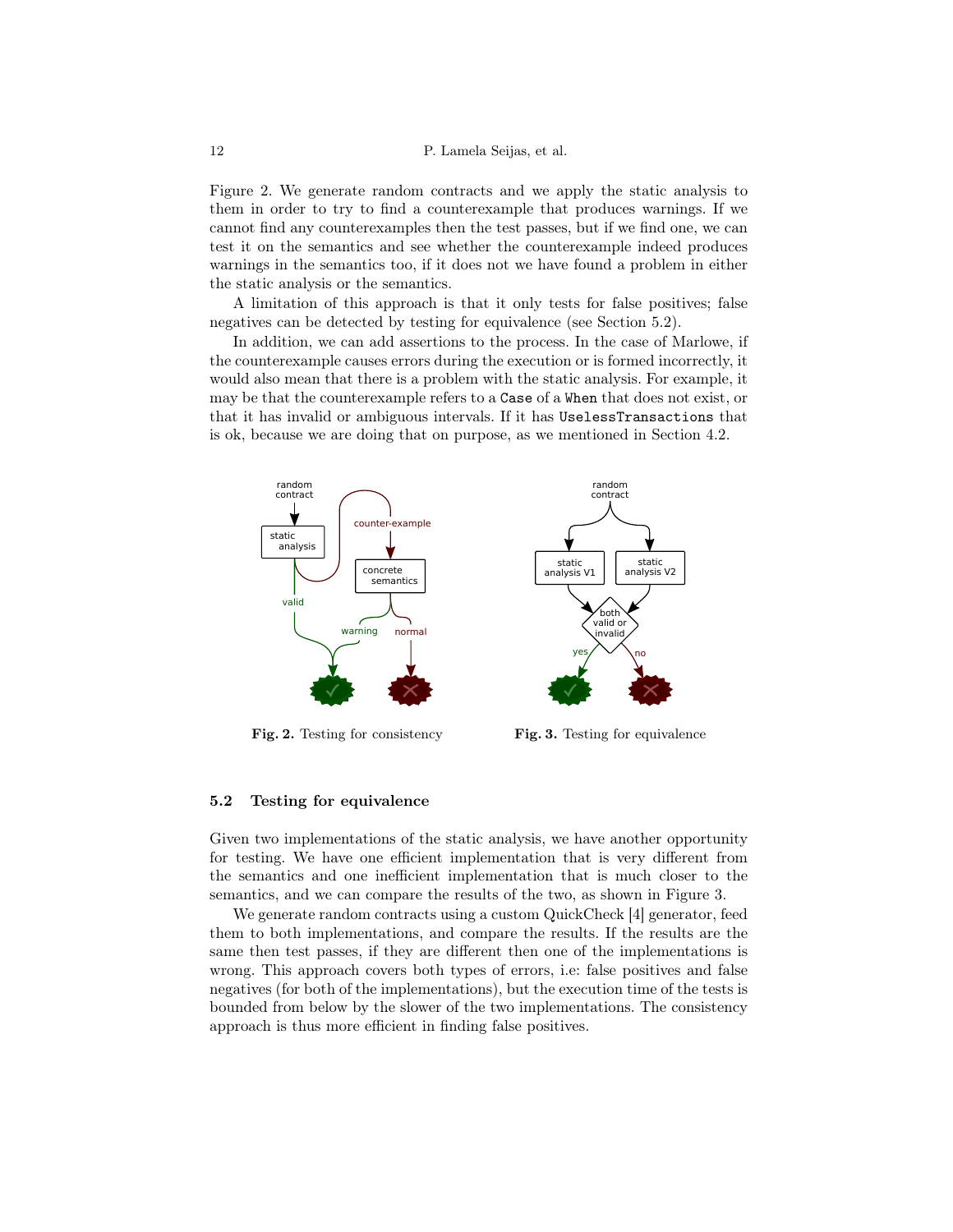#### 6 Measurements

In our experiments, the heavyweight optimisations considerably reduced the requirements of both processing time and memory for Marlowe's static analysis. We present below the results of measuring the performance of static analysis on four example contracts, before  $6$  and after<sup>7</sup> the heavyweight optimisations.

Unfortunately, at the time of writing, we do not have a completely unoptimised version of the static analysis that we can use to compare, because the semantics of Marlowe have changed since we implemented that version. However, our impression from manual testing is that the impact of lightweight optimisations was much more modest than the impact of heavyweight optimisations.

Using the perf tool [1], we measured the execution time<sup>8</sup> and the overhead of the generation of the constraints and their solution by Z3 [6]. We also measured the peak RAM usage of the whole process using GNU's time tool [10].

In all cases the implementation with the heavyweight optimisations performs much better and scales further. In the case of the auction and crowdfunding contracts, whose size grows exponentially, both approaches quickly overwhelm the resources available in the execution environment. In the case of rent and coupon bond contracts, which grow linearly, when using the lightweight version the problem becomes intractable much faster than with the heavyweight one.

Another conclusion that can be derived from the experiments is that, in the version with lightweight optimisations, most of the processing time seems to be spent generating of the constraints, and solving is done relatively quickly by Z3; while the opposite happens for the version with heavyweight optimisations.

| Num. participants                 | 1        | $\overline{2}$       | 3        | $\overline{4}$               | $\overline{5}$ |  |
|-----------------------------------|----------|----------------------|----------|------------------------------|----------------|--|
| Contract size (chars)             | 275      | 3,399                | 89,335   | 4,747,361                    | 413,784,559    |  |
| Lightweight optimisations         |          |                      |          |                              |                |  |
| <b>Execution time</b>             | 0.2205s  | 4m 45.2015s          | N/A      | N/A                          | N/A            |  |
| Generation overhead               | 76.61%   | 96.40\%              | N/A      | N/A                          | N/A            |  |
| $\times$ execution time           | 0.1689s  | 4m 34.9342s          | N/A      | N/A                          | N/A            |  |
| Z <sub>3</sub> overhead           | 23.39%   | 3.60%                | N/A      | N/A                          | N/A            |  |
| $\times$ execution time           | 0.0516s  | 10.2673s             | N/A      | N/A                          | N/A            |  |
| RAM usage peak                    |          | 44,248KB 1,885,928KB | N/A      | N/A                          | N/A            |  |
| Heavyweight optimisations         |          |                      |          |                              |                |  |
| <b>Execution time</b>             | 0.01198s | 0.0289s              | 1.1138s  | 1h 5m 45.1377s               | N/A            |  |
| Generation overhead               | 16.27%   | 29.64%               | 24.09%   | 80.86%                       | N/A            |  |
| $\times$ execution time 0.001949s |          | 0.008566s            |          | $0.268314s$ 53m 10.038344s   | N/A            |  |
| Z3 overhead                       | 83.73%   | 70.36%               | 75.91%   | 19.14\%                      | N/A            |  |
| $\times$ execution time 0.010031s |          | 0.020334s            |          | $0.845486s$ 12m $35.099356s$ | N/A            |  |
| RAM usage peak                    | 17,020KB | 17,740KB             | 49,668KB | 2,364,500KB                  | N/A            |  |

Auction contract – Auction.hs

 $^6$ https://github.com/input-output-hk/marlowe/blob/master/src/Language/ Marlowe/Analysis/FSSemantics.hs [last visited 19-05-2020]

 $^{7}$ https://github.com/input-output-hk/marlowe/blob/master/src/Language/ Marlowe/Analysis/FSSemanticsFastVerbose.hs [last visited 19-05-2020]

 ${}^{8}$ The experiments were run on a laptop computer with a i9-9900K (3.6GHz) processor and two modules of 16GB of SODIMM DDR4 RAM at 2400MHz.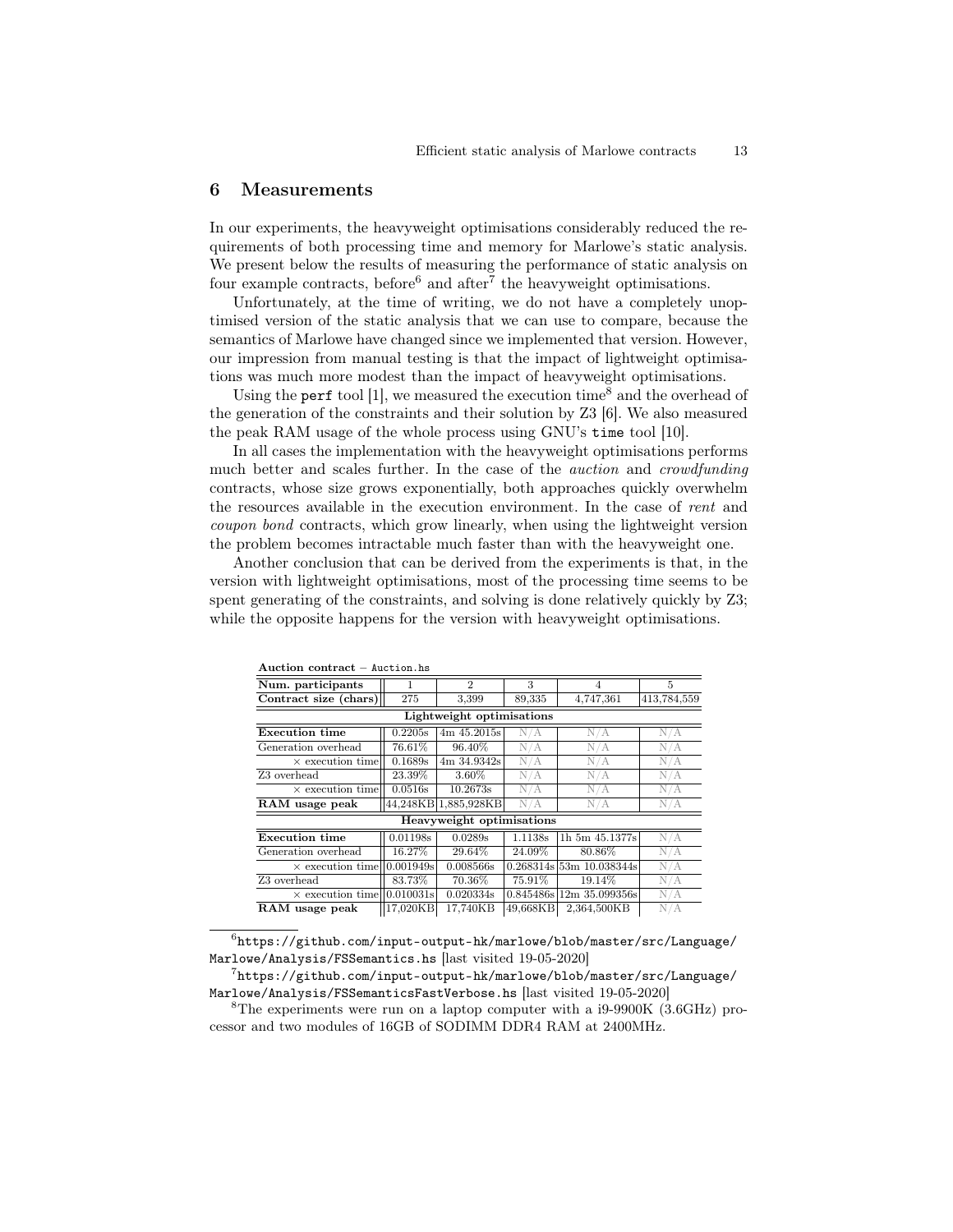|  |  | $Crowd funding contract - CrowdFunding.hs$ |
|--|--|--------------------------------------------|
|--|--|--------------------------------------------|

| Num. participants         | 1         | 2            | 3       | $\overline{4}$       | 5             |  |
|---------------------------|-----------|--------------|---------|----------------------|---------------|--|
| Contract size (chars)     | 857       | 12,704       | 364,824 | 19,462,278           | 1,690,574,798 |  |
| Lightweight optimisations |           |              |         |                      |               |  |
| <b>Execution time</b>     | 0.6298s   | 50m 53.4597s | N/A     | N/A                  | N/A           |  |
| Generation overhead       | 85.02%    | 99.82%       | N/A     | N/A                  | N/A           |  |
| $\times$ execution time   | 0.5356s   | 50m 47.9635s | N/A     | N/A                  | N/A           |  |
| Z <sub>3</sub> overhead   | 14.98%    | $0.18\%$     | N/A     | N/A                  | N/A           |  |
| $\times$ execution time   | 0.0943s   | 5.4962s      | N/A     | N/A                  | N/A           |  |
| RAM usage peak            | 111,980KB | 5,641,056KB  | N/A     | N/A                  | N/A           |  |
| Heavyweight optimisations |           |              |         |                      |               |  |
| <b>Execution time</b>     | 0.0125s   | 0.041s       | 1.0515s | 32m 15.4478s         | N/A           |  |
| Generation overhead       | 16.68%    | 25.36%       | 37.23%  | 69.83%               | N/A           |  |
| $\times$ execution time   | 0.0021s   | 0.0104s      | 0.3915s | 22m 31.5232s         | N/A           |  |
| Z3 overhead               | 83.32%    | 74.64%       | 62.77%  | 30.17%               | N/A           |  |
| $\times$ execution time   | 0.0104s   | 0.0306s      | 0.6600s | $9m$ 43.9246s        | N/A           |  |
| RAM usage peak            | 17,016KB  | 18,768KB     |         | 62,108KB 3,715,020KB | N/A           |  |

| Rent contract $-$ Rent, hs. |           |                    |                         |                 |                |
|-----------------------------|-----------|--------------------|-------------------------|-----------------|----------------|
| Num. months                 | 1         | $\mathcal{D}$      | $\overline{\mathbf{3}}$ | $\overline{4}$  | $\overline{5}$ |
| Contract size (chars)       | 339       | 595                | 852                     | 1,109           | 1,366          |
| Lightweight optimisations   |           |                    |                         |                 |                |
| <b>Execution time</b>       | 0.2850s   | 3.0303s            | 2m 53.2458s             | 3h 22m 13.0122s | N/A            |
| Generation overhead         | $77.55\%$ | 91.25\%            | 99.18%                  | 99.94%          | N/A            |
| $\times$ execution time     | 0.2210s   | 2.7651s            | 2m 51.8252s             | 3h 22m 5.7324s  | N/A            |
| Z3 overhead                 | 22.45\%   | 8.75%              | $0.82\%$                | $0.06\%$        | N/A            |
| $\times$ execution time     | 0.0640s   | 0.2652s            | 1.4206s                 | 7.2798s         | N/A            |
| RAM usage peak              |           | 42,052KB 221,960KB | 1,237,092KB             | 9,160,616KB     | N/A            |
| Heavyweight optimisations   |           |                    |                         |                 |                |
| <b>Execution time</b>       | 0.0114s   | 0.0111s            | 0.01132s                | 0.01124s        | 0.01255s       |
| Generation overhead         | $11.55\%$ | 11.95%             | $13.65\%$               | 13.69%          | 21.00%         |
| $\times$ execution time     | 0.0013s   | 0.0013s            | 0.0015s                 | 0.0015s         | 0.0026s        |
| Z <sub>3</sub> overhead     | 88.45%    | 88.05%             | 86.35%                  | 86.31\%         | 79.00%         |
| $\times$ execution time     | 0.0101s   | 0.0098s            | 0.0098s                 | 0.0097s         | 0.0099s        |
| RAM usage peak              | 15,536KB  | 15.364KB           | 15,400KB                | 15,364KB        | 15,540KB       |

#### Coupon bond contract - CouponBond.hs

| Num. months               | $\overline{2}$ | 3                  | 4         | $\overline{5}$           | 6                                        |  |
|---------------------------|----------------|--------------------|-----------|--------------------------|------------------------------------------|--|
| Contract size (chars)     | 479            | 635                | 791       | 947                      | 1.103                                    |  |
| Lightweight optimisations |                |                    |           |                          |                                          |  |
| <b>Execution time</b>     | 0.8293s        | 5.8887s            |           |                          | 1m 35.3930s 26m 36.4585s 9h 50m 22.3418s |  |
| Generation overhead       | 76.57%         | 74.91%             | 89.29%    | 72.34%                   | 76.66%                                   |  |
| $\times$ execution time   | 0.6350s        | 4.4112s            |           | 1m 25.1764s 19m 14.8781s | 7h 32m 34.7672s                          |  |
| Z3 overhead               | 23.43%         | 25.09%             | 10.71\%   | 27.66%                   | 23.34\%                                  |  |
| $\times$ execution time   | 0.1943s        | 1.4775s            | 10.2166s  | 7m 21.5804s              | 2h 17m 47.5746s                          |  |
| RAM usage peak            |                | 74.180KB 209.724KB | 940.924KB | 3,283,384KB              | 13,483,908KB                             |  |
| Heavyweight optimisations |                |                    |           |                          |                                          |  |
| <b>Execution time</b>     | 0.0092s        | 0.0095s            | 0.0097s   | 0.0102s                  | 0.0105s                                  |  |
| Generation overhead       | 14.51\%        | 15.50%             | 15.51\%   | 19.71\%                  | 19.69%                                   |  |
| $\times$ execution time   | 0.0013s        | 0.0015s            | 0.0015s   | 0.0020s                  | 0.0021s                                  |  |
| Z3 overhead               | 85.49%         | 84.50%             | 84.49%    | 80.29%                   | 80.31\%                                  |  |
| $\times$ execution time   | 0.0079s        | 0.0080s            | 0.0082s   | 0.0082s                  | 0.0085s                                  |  |
| RAM usage peak            | 15.636KB       | 15.816KB           | 15.788KB  | 15.780KB                 | 15.760KB                                 |  |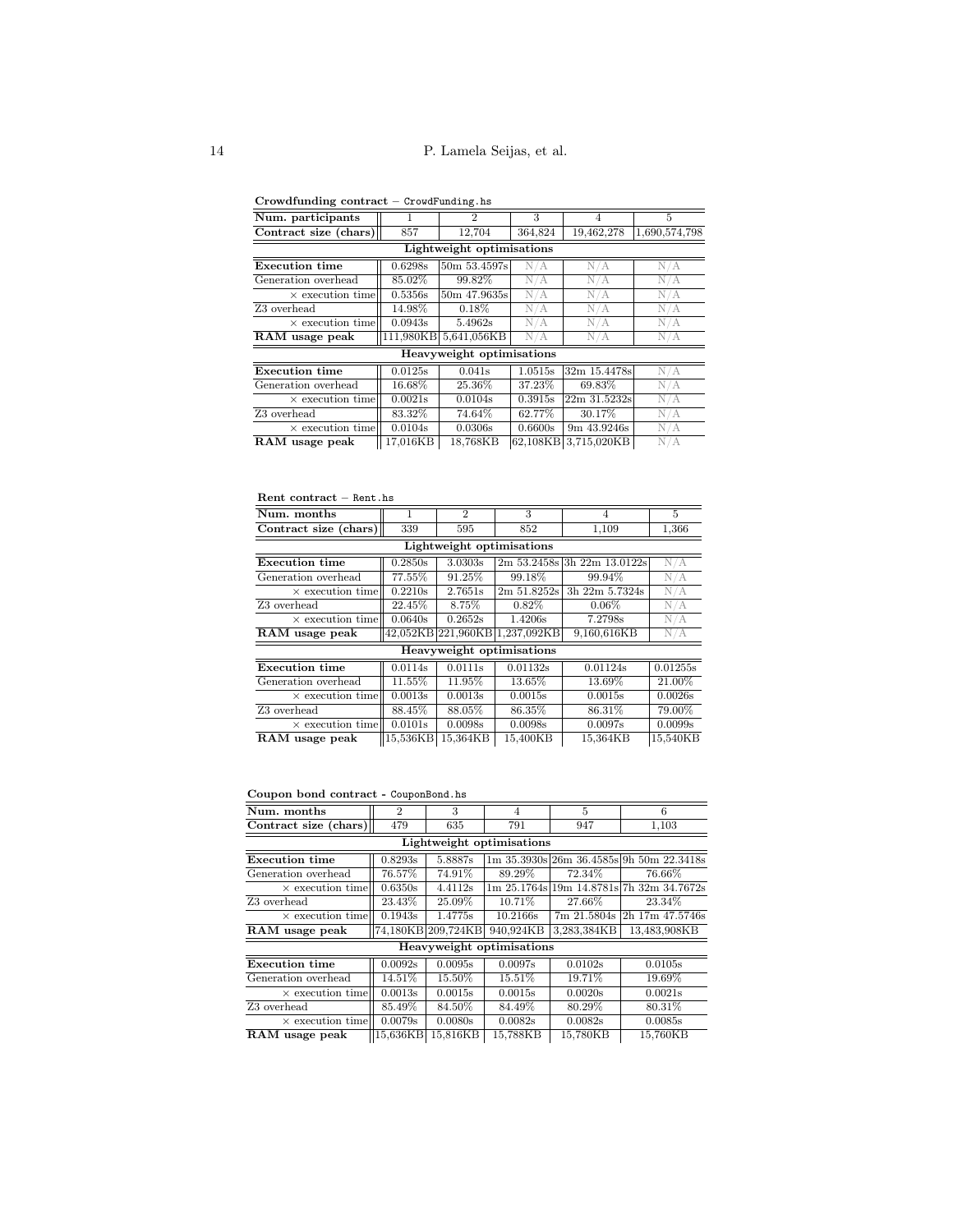These results suggest that the SBV library is able to generate constraints in a way that they are handled efficiently by Z3, but the process itself can be costly. However, the execution time required by Z3 is also lower in the case of the heavyweight optimisations as well as growing more slowly, which suggests that the optimisations described here affect both parts of the process.

#### 7 Related work

Work in [14] documents a similar effort to ensure correctness of control software in Haskell using the SBV library; the authors also discuss performance of the analysis and apply this approach to non-functional requirements.

The idea of using constraint solvers for finding bugs is not new, and there have been a number of initiatives that have explored its application to the verification of assertions in programs written using general purpose programming languages [8,9]; as well as for the compliance with protocols [2,17].

[11] also applies constraint solvers for detecting problems in the usage of DSLs. The authors observe that SMT solvers have limited support for non-linear constraints such as exponentiation. This problem does not affect the current design of Marlowe because it does not support multiplication by arbitrary variables, and because all inputs are integer and bounded finitely.

#### 8 Conclusion

In this paper we have summarized our work on optimising the static analysis for Marlowe contracts. We have seen that there are two distinct approaches to static analysis using SMT, both have advantages and disadvantages. One is less error prone and straightforward, but inefficient and hard to test; the other is much more efficient, versatile, and testable, but more error prone. We have also seen that many specific properties and restrictions characteristic of the target DSL can be utilized both as optimisation opportunities and, in our case, for completeness of the analysis. Symbolic execution of a Turing-complete language, would be intractable, and would require us to manually set a bound; but this is not in the case for Marlowe.

In the end, we have illustrated how to counteract the main disadvantage of the optimised approach – its propensity to errors – by using property based testing. This way we have obtained a static analysis implementation that is efficient, versatile, testable, and reliable. On the other hand, for the static analysis of Marlowe contracts, we found out that when running statistics on the equivalence testing property, most of the bugs were false negatives in the straightforward implementation, and the optimised implementation seems to be more reliable thanks to the consistency tests that we run beforehand.

Another advantage of the optimised implementation is that, because it relies on fewer and simpler features, it is compatible with more SMT solvers which, in turn, means that it is less reliant on the correctness or efficiency of a single